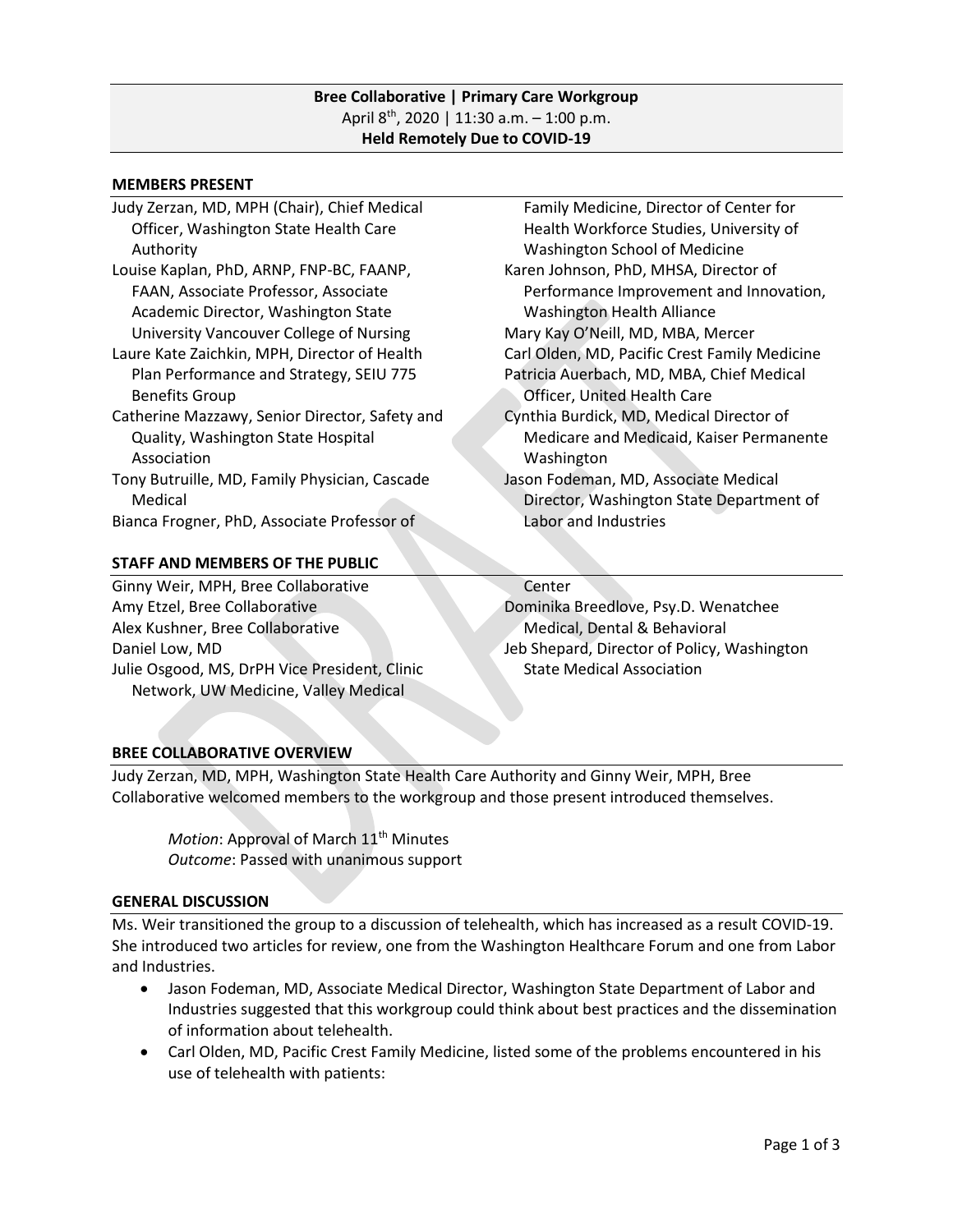- $\circ$  Some technical difficulties, including patients who did not know how to operate telehealth technology and patients whose internet connection was unreliable.
- Dr. Olden added that telehealth presents an opportunity for primary care to ask for some of the changes that would help improve care, including patient-centeredness and moving away from fee-for service.
	- o Telehealth can also provide vital information about patients' home life.
- Dr. Zerzan mentioned myths about telehealth: that people don't want it, and that there isn't payment parity (Medicaid is offering parity).
	- o Laura Kate Zaichkin, MPH, Director of Health Plan Performance and Strategy, SEIU 775 Benefits Group added that the older population is one of the largest adopters of telehealth. Telehealth opens care to in-home workers who may not be able to leave their jobs for an appointment.
	- o Possibility of integrating in-home workers who are already working closely with telehealth patients in their homes.
- COVID-19 will also decrease the utilization of specialty care; this may lead to a higher percent spend on primary care this year. Unclear if the system would then return to old numbers after the crisis ends.

Ms. Weir transitioned the group back to its regular discussion regarding the recommendations.

- Dr. Zerzan updated the group on the other two primary care workgroups with the HCA. COVID-19 has meant the postponement of meetings, so there was no new info to report since last month.
	- $\circ$  At the state level, the governor signed the state budget and vetoed a lot of things to avoid new spending. Primary care collaborative and primary care rate increase for Medicaid were vetoed. Also vetoed was a bill about lengthening Medicaid coverage for mothers to a year.
- Ms. Weir asked the group about the articles that were distributed for reading. Discussion started with the Health Affairs article.
	- o Dr. Zerzan said that the Orientation of the Healthcare System category stood out to her. How can the state lean into primary care?
	- o Bianca Frogner, PhD, University of Washington School of Medicine, mentioned the opportunity for the group to capture how primary care can be provided in a variety of settings.
- Dr. Olden spoke about the importance of a high-level system that connects all the different spokes of primary care across specialties. Social services need to be connected to the primary care world.
- Another member spoke about the functional definition of primary care in the Health Affairs article—this could be a good place to start because it is narrow, and then the group can expand from there to community health, integrated behavioral health, and whatever else is needed. Group agrees on building off a narrow definition.
- Ms. Weir mentioned the need to define what, within behavioral health, is primary care.
	- o Dr. Frogner: mental/behavioral health screening should fall under the purview of typical PCPs. Amy Etzel, Bree Collaborative, added that the group should mention the importance of behavioral health in primary care so that clinics want to prioritize it.
- Ms. Weir transitioned to the Millbank article and summarized the current state of the group as debating a definition of primary care via either service or provider. Millbank article has 5 definitions—is there one that the group could use as a starting point?